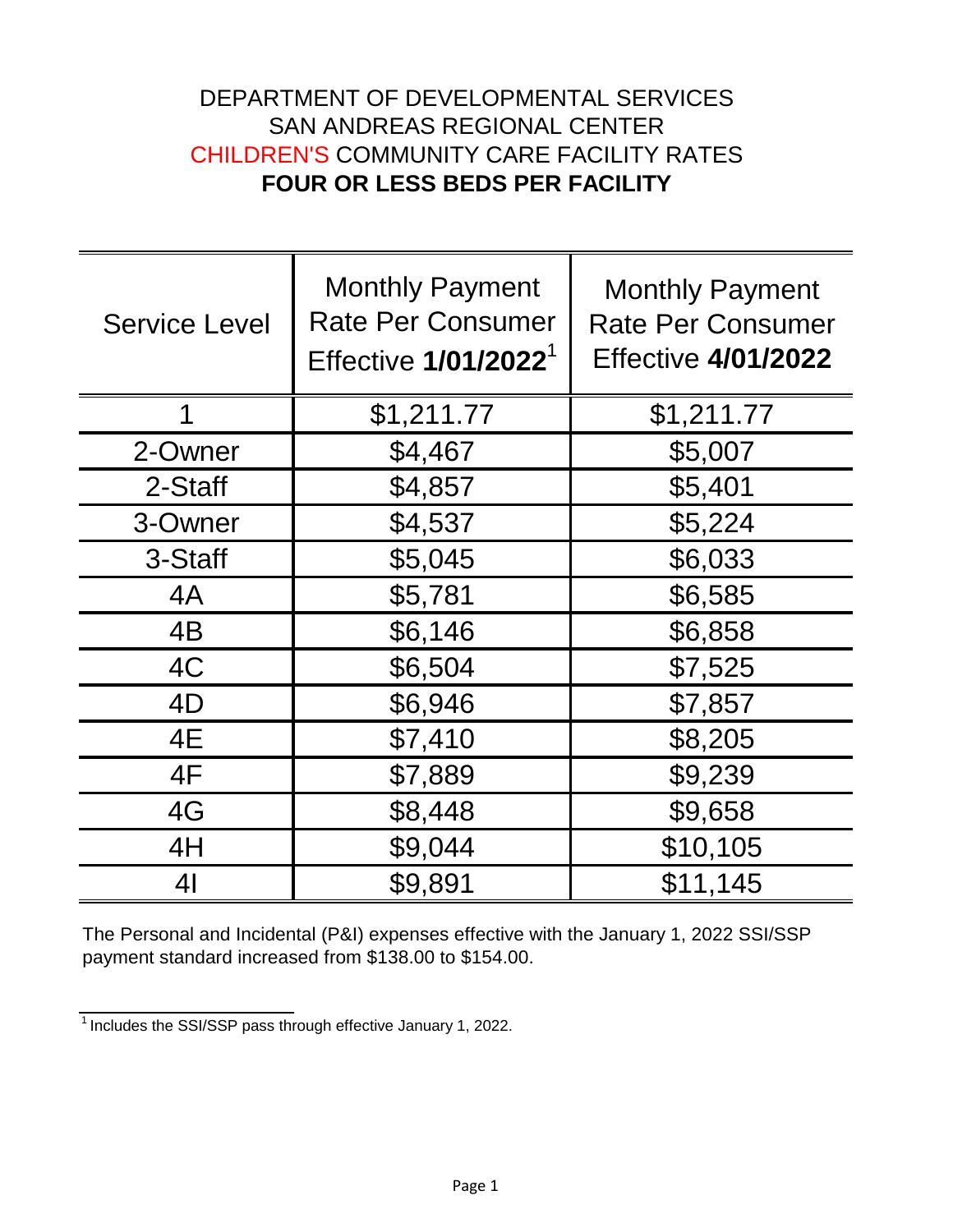## DEPARTMENT OF DEVELOPMENTAL SERVICES SAN ANDREAS REGIONAL CENTER CHILDREN'S COMMUNITY CARE FACILITY RATES **FIVE OR SIX BEDS PER FACILITY**

| <b>Service Level</b> | <b>Monthly Payment</b><br><b>Rate Per Consumer</b><br>Effective 1/01/2022 <sup>1</sup> | <b>Monthly Payment</b><br><b>Rate Per Consumer</b><br><b>Effective 4/01/2022</b> |
|----------------------|----------------------------------------------------------------------------------------|----------------------------------------------------------------------------------|
| 1                    | \$1,211.77                                                                             | \$1,211.77                                                                       |
| 2-Owner              | \$3,095                                                                                | \$3,634                                                                          |
| 2-Staff              | \$3,377                                                                                | \$3,918                                                                          |
| 3-Owner              | \$3,696                                                                                | \$4,485                                                                          |
| 3-Staff              | \$4,060                                                                                | \$5,073                                                                          |
| 4A                   | \$4,645                                                                                | \$5,512                                                                          |
| 4B                   | \$4,985                                                                                | \$5,767                                                                          |
| 4C                   | \$5,324                                                                                | \$6,451                                                                          |
| 4D                   | \$5,720                                                                                | \$6,748                                                                          |
| 4E                   | \$6,163                                                                                | \$7,080                                                                          |
| 4F                   | \$6,612                                                                                | \$8,098                                                                          |
| 4G                   | \$7,120                                                                                | \$8,479                                                                          |
| 4H                   | \$7,682                                                                                | \$8,900                                                                          |
| 4 <sub>l</sub>       | \$8,476                                                                                | \$9,935                                                                          |

The Personal and Incidental (P&I) expenses effective with the January 1, 2022 SSI/SSP payment standard increased from \$138.00 to \$154.00.

 $\frac{1}{1}$  Includes the SSI/SSP pass through effective January 1, 2022.